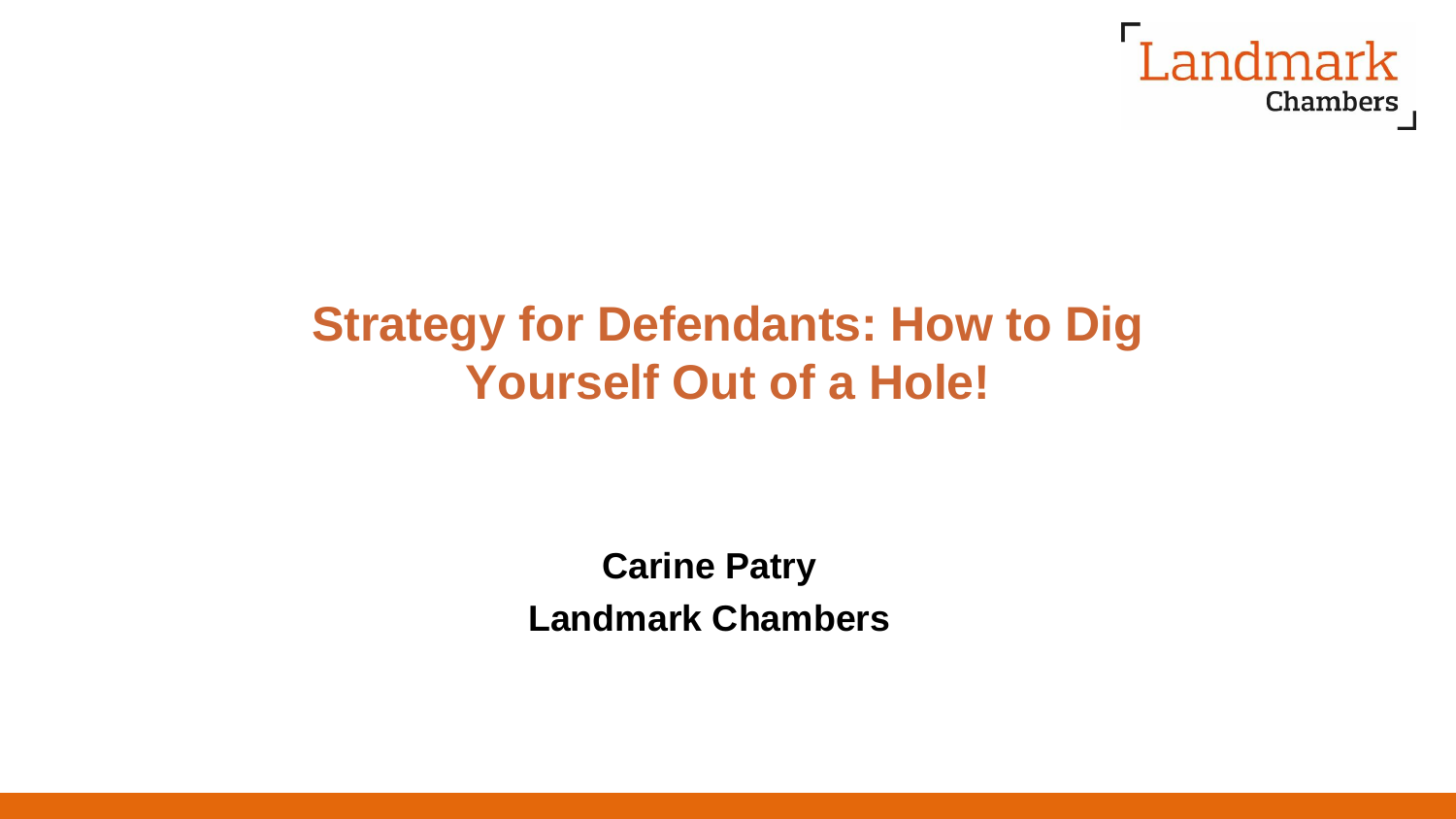## **Yes, really!**



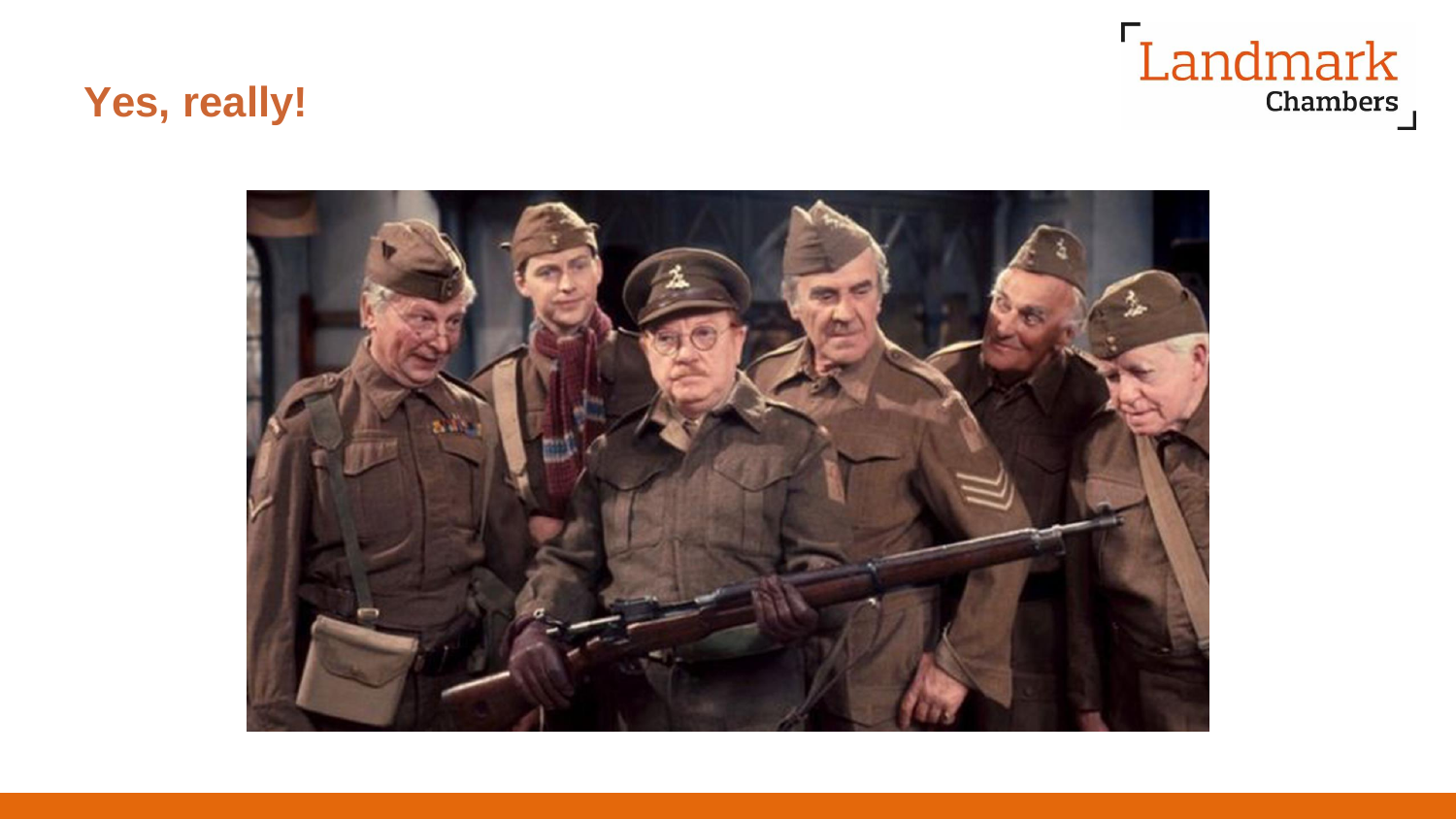#### **BEFORE THE PAP (pre action protocol letter) ARRIVES Chambers**

- Have systems and policies in place to ensure good administrative decision making.
- Basics:
- (a) Provide reasons for decisions.
- (b) Have notes/records of why decisions were taken.
- (c) If something may be controversial, ensure that relevant factors have been taken into account
- (d) Make sure that individuals have recused themselves if there is possibility of bias.
- (e) Check the Equality act and HRA implications of decisions before they are made – do you need to do an EIA; is there a risk of a breach of the HRA by the decision which is taken?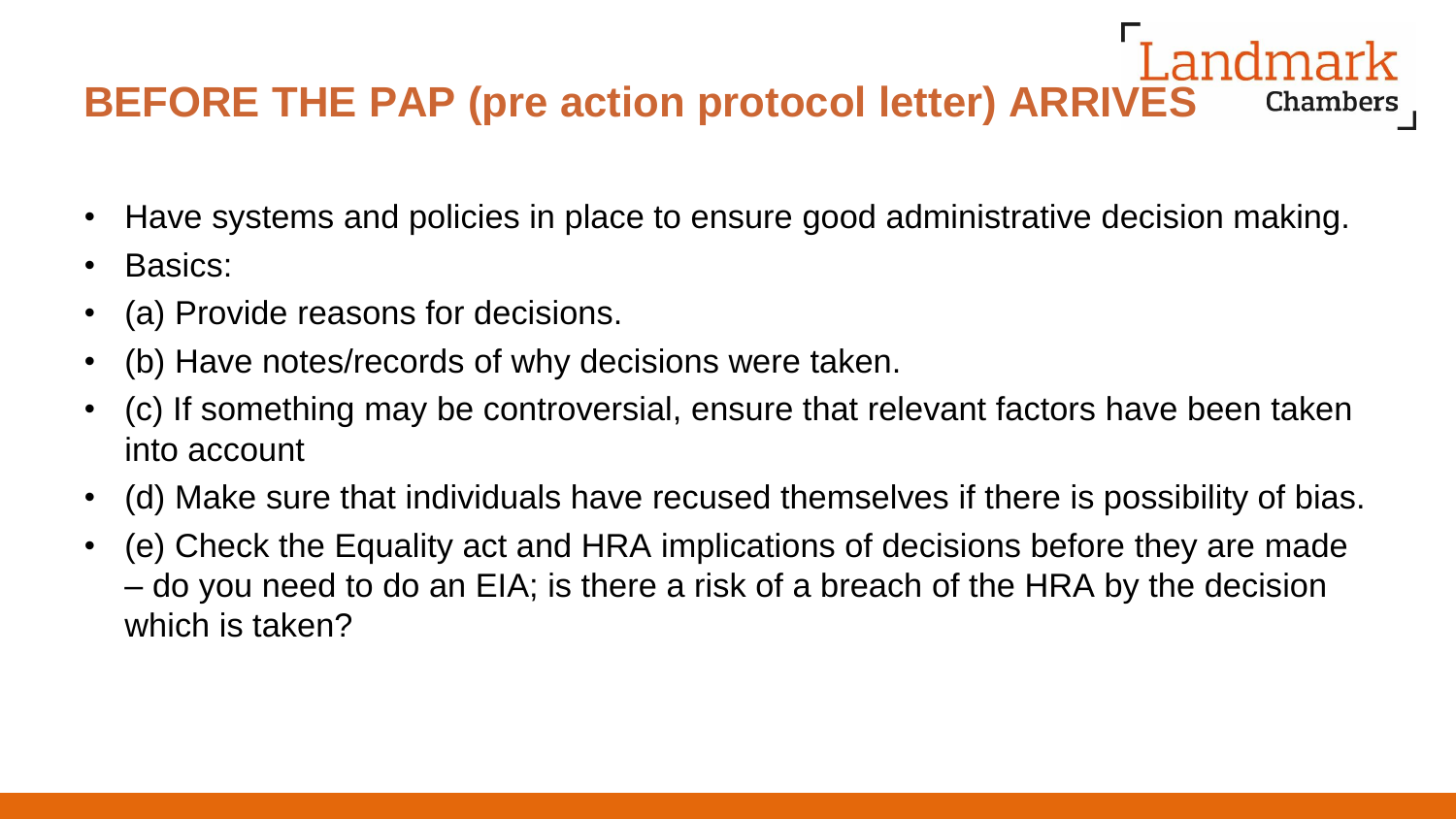# Chambers

## BEFORE THE PAP ARRIVES

- Good relationships with the client: do they take your advice?
- Being sighted on difficult/problematic decisions – to get some advice.
- Obtaining relevant documents.
- Make sure that the clients are retaining and preserving documents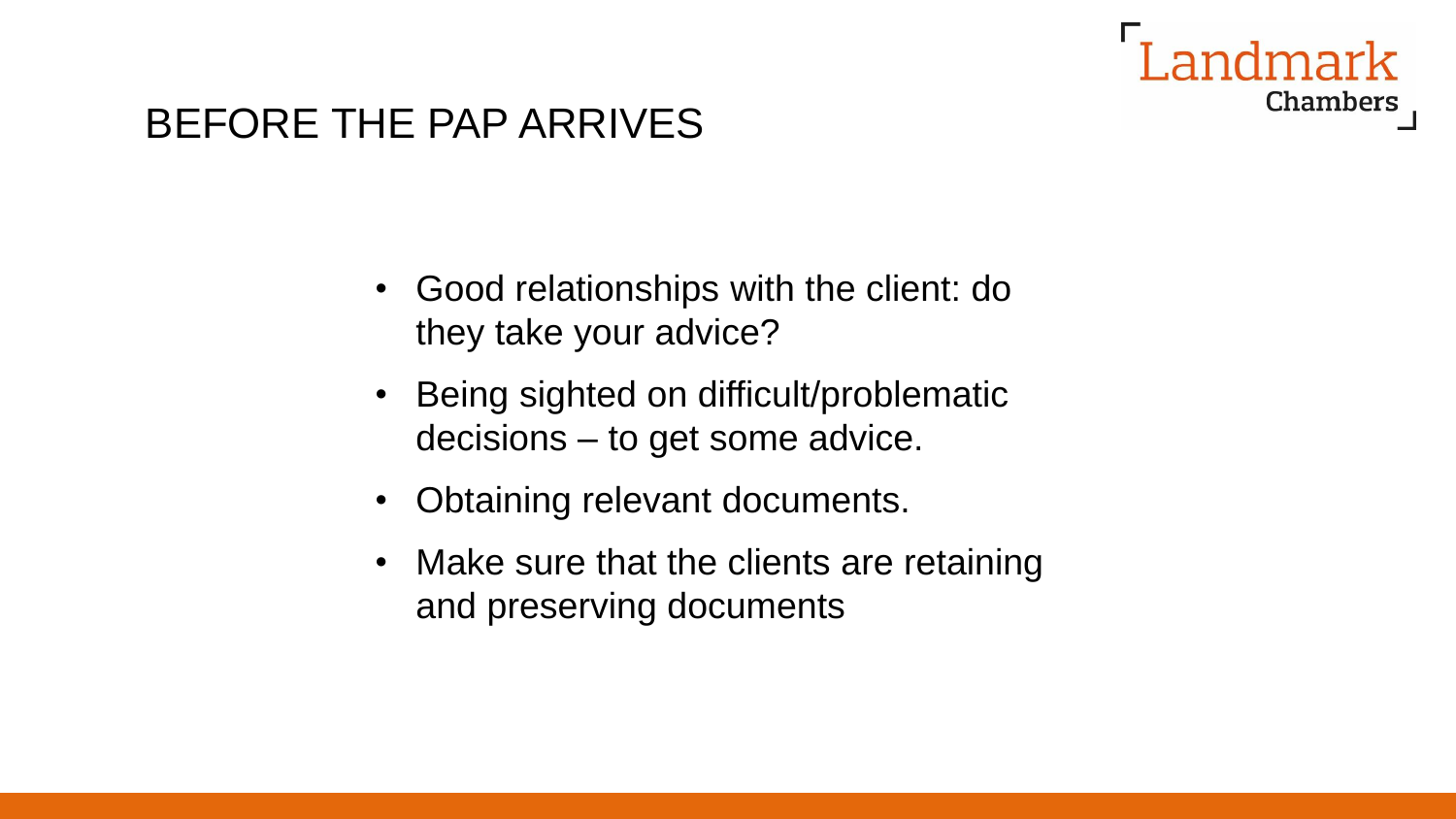## **WHEN THE PAP ARRIVES**

• Make sure that the PAP arrives on your desk in good time (again, systems and policies) .

andmark

- Do you want to defend the decision?
- Issues to consider:
	- COST
	- ADMINISTRATIVE TIME
	- IMPORTANCE OF THE DECISION TO THE ORGANISATION
	- REPUTATIONAL RISK
	- IS IT RIGHT?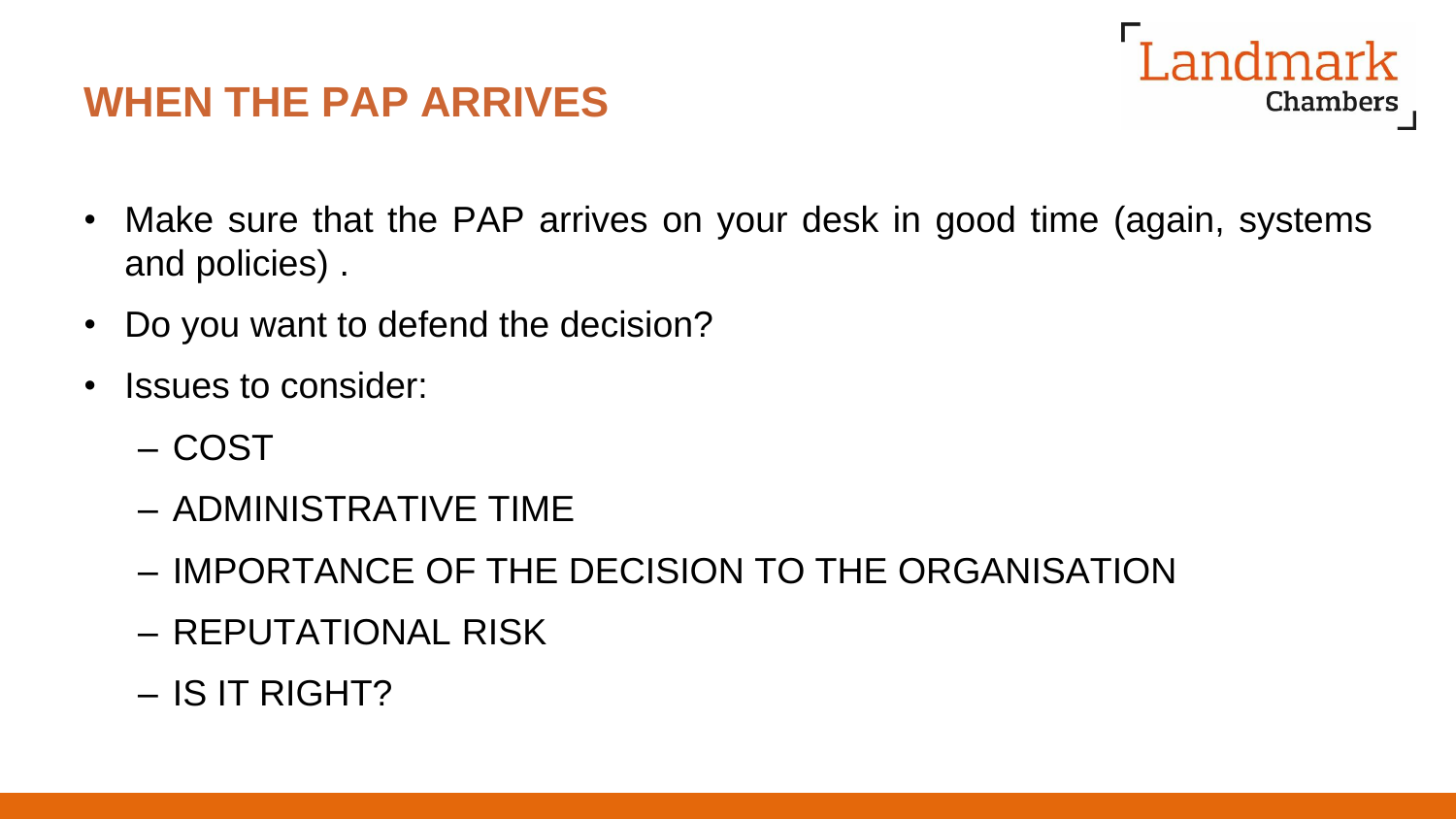## **STRATEGY - ANSWERING THE PAP**

- Time: is it within three months or promptly?
- Alternative remedy: could it go to another appeal/review/body and can they make a decision which is as effective and expeditious?

- Mediation/discussion is there scope for mediation/roundtable agreement?
- Is the PAP factually accurate?
- What is the defendant's case you need to make sure that the PAP answers the claim as put or points out where it is legally wrong/incorrect.
- Can the decision be remade (can you do so or would you be acting outside your powers) ?
- Costs implications if PAP response is inadequate (M v Croydon)
- Respond within the time limit or ask for extra time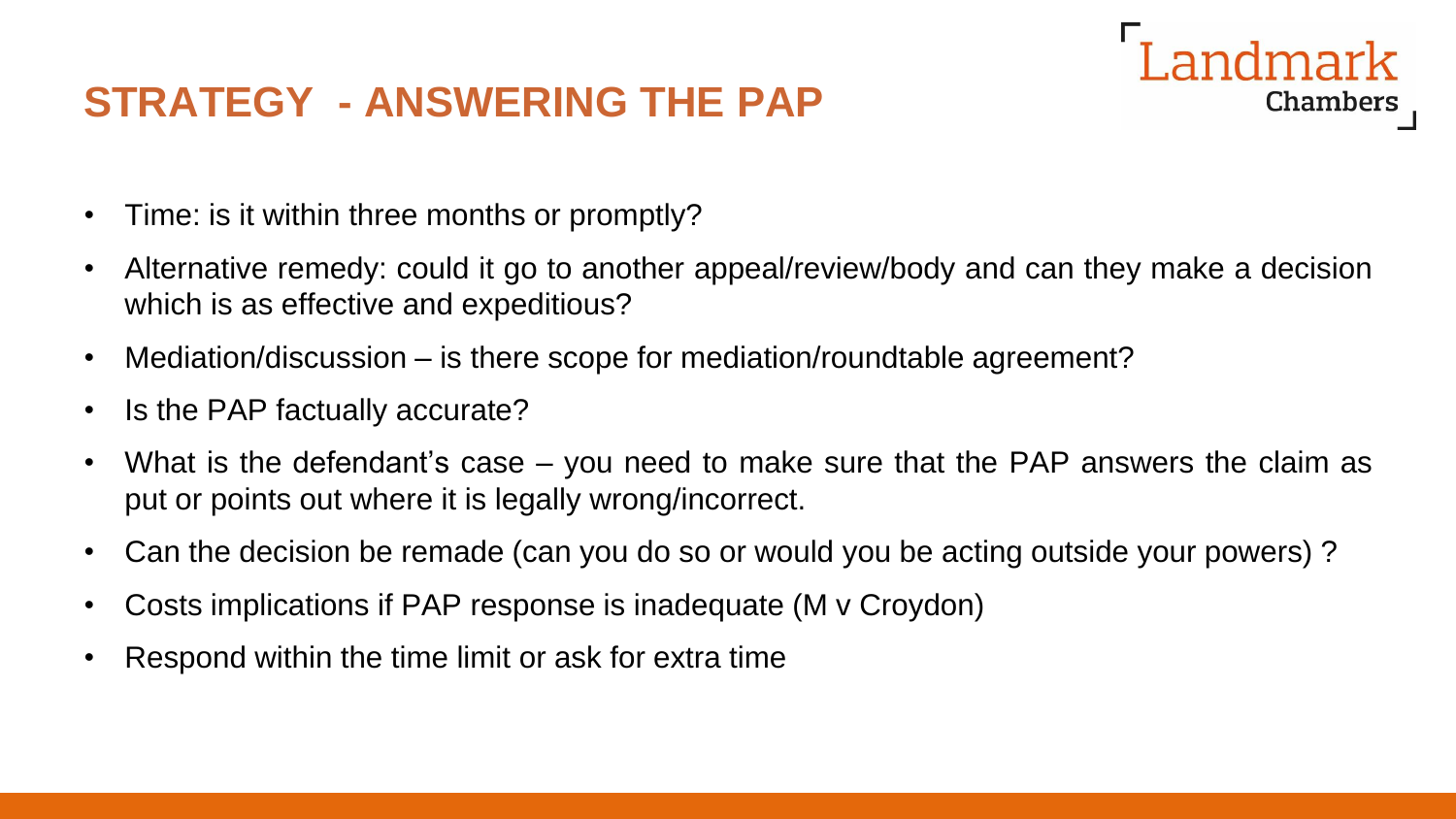## **STRATEGY: ANSWERING THE PAP (2)**

Chambers

(1) Documents: make sure that you have or obtain the relevant documentation.

- (2) Make sure you get instructions from the right client: within large organisations, often layers and silos of decisions – have you got the right person?
- (3) Remind your client and yourself of the duty of candour: if it is relevant, it should be disclosed: embarrassment and unhappiness are not reasons for non disclosure: remember the reputational risk of not disclosing matters and the heavy duty on Defendants because of the lack of general disclosure in judicial review. Remember that this can extend to documents which may give rise to a ground of judicial review.
- (4) Who makes the ultimate decision: make sure you have sign off from relevant Minister/Director if this is needed.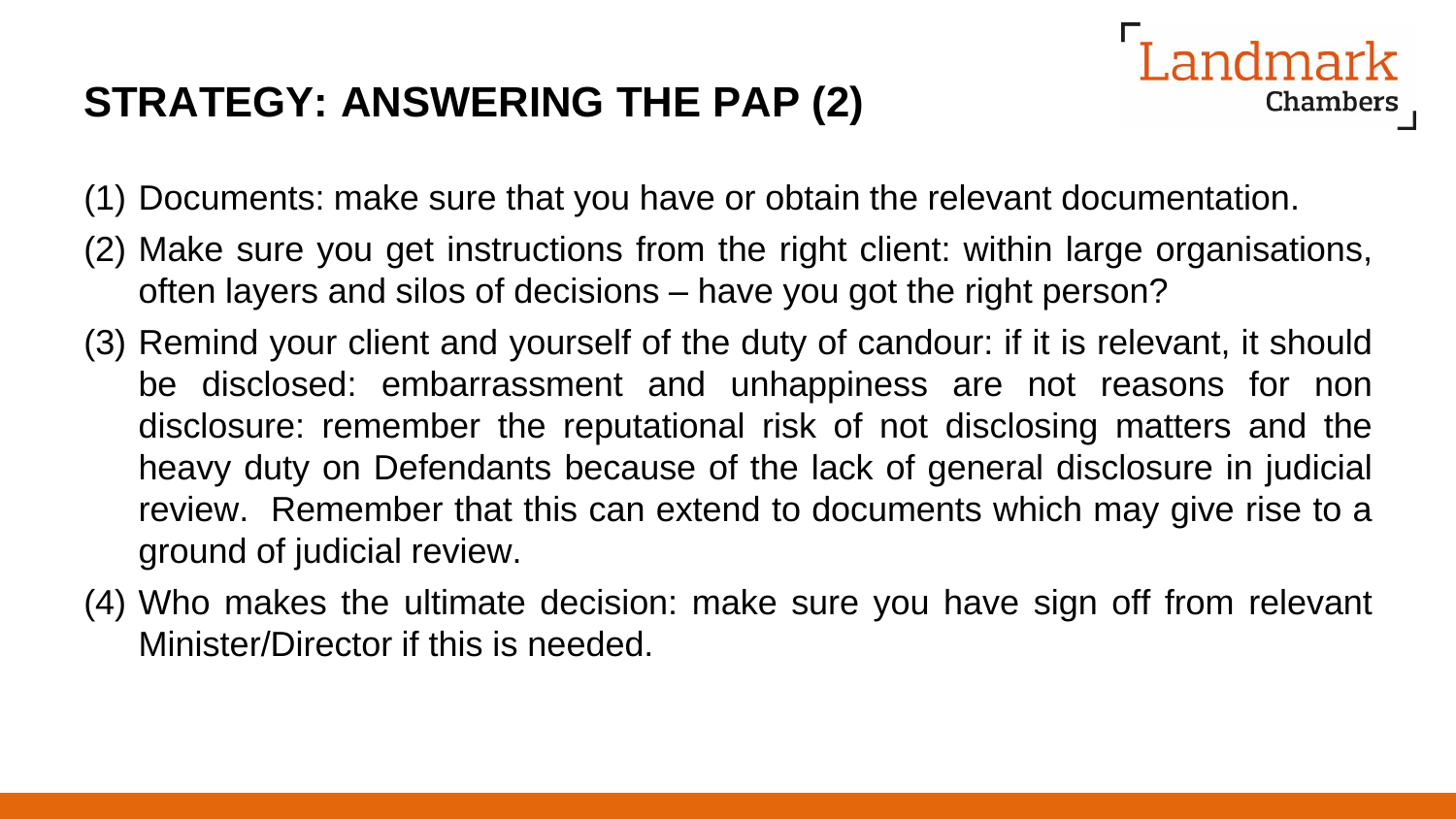## **WRITING THE SUMMARY GROUNDS**

- 21 days for Summary Grounds (can apply for an extension)
- Keep it concise but set out your main legal arguments.
- If there is a knock out blow, put it first.
- Always put a summary as your first paragraph of any summary grounds setting out why permission should be refused.

- Attach evidence at this stage if it would lead to permission being refused.
- Attach relevant case law if required.
- Get it in on time: remember time limits .
- Seek any extension BEFORE time has expired: seek the consent of the other side.
- Would a stay to try and resolve matters work?
- Does the hearing need to be expedited?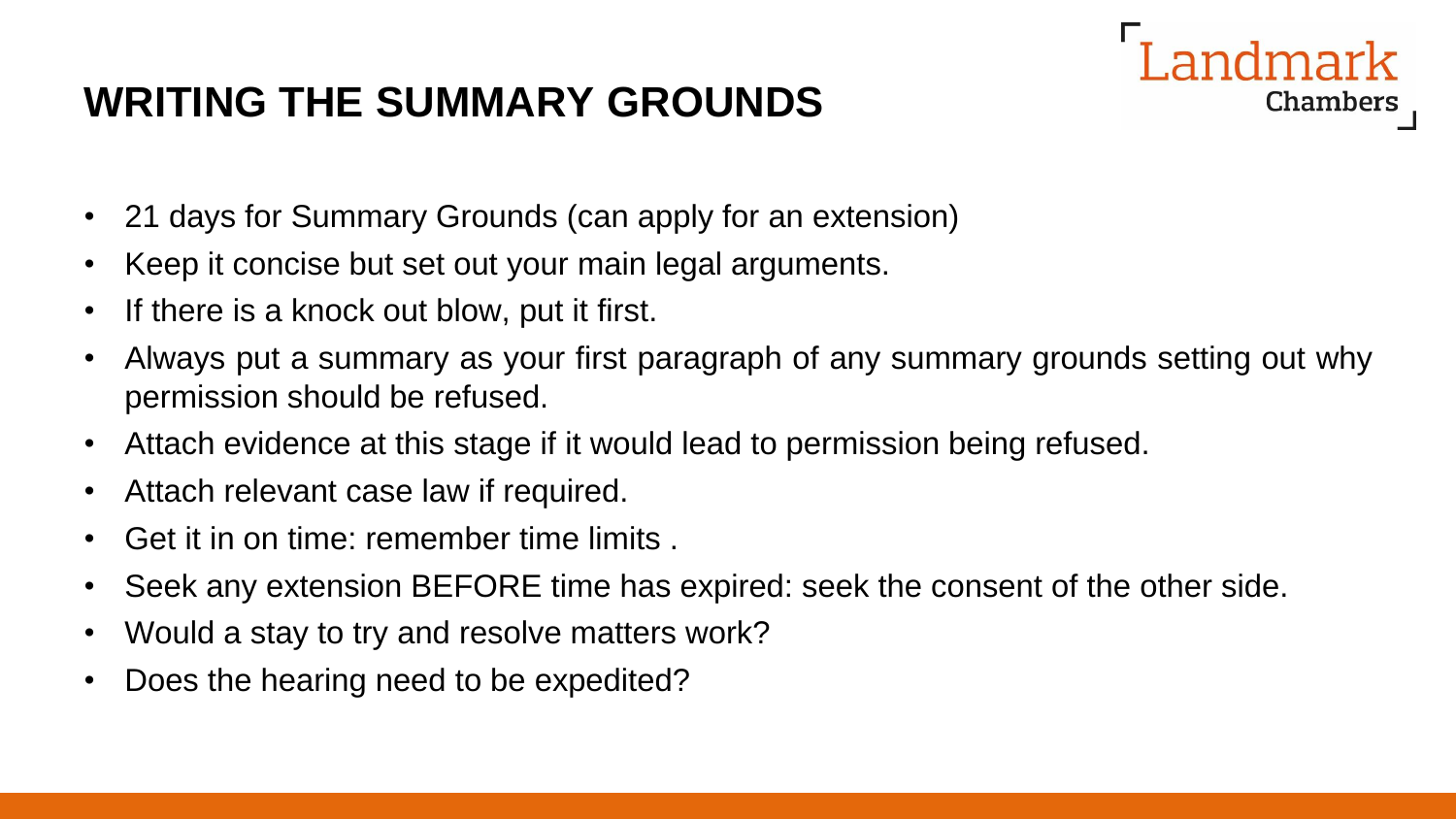### **Costs at Summary Grounds Stage**

• You need to apply for costs of defending the claim in the AOS (and identify how much has been spent)

- You will then get an order for costs in the order refusing permission (or a permission grant)
- If the Claimant renews to an oral hearing, then you can ask for the costs order to be affirmed (but can't claim costs of OPH – see Mount Cook)
- BUT possible alternative; make clear in AOS that you won't seek costs at paper stage but will seek them if permission refused and there is a renewal to an OPH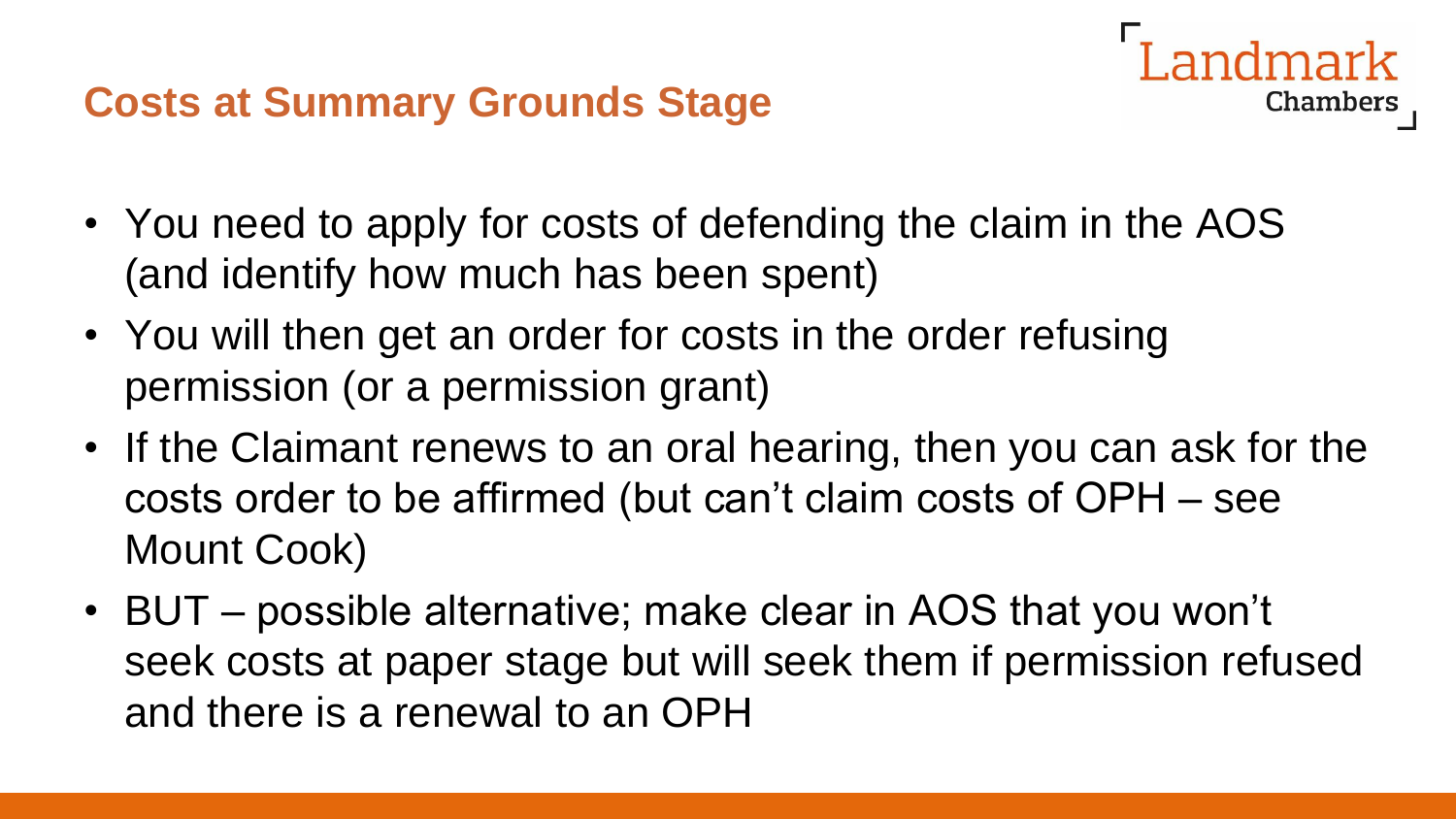#### **DEALING WITH INTERIM RELIEF AND EMERGENCY CLAIMS**

- If the Claimant has used an expedited process, is this justified?
- If not justified, write to the Court and ask them not to make the order (as quickly as possible)

- If they seek interim relief, be prepared to draft brief reasons and provide evidence as to why it should not be granted.
- If it would be sensible to agree it, do so (so that there is not an order which there may be difficulties complying with then leading to contempt proceedings) .
- Make sure that the Defendant's voice is heard: phone the Court, ask to speak to the lawyer on the case and ask them to wait to get your representations.
- If you need to use an expedited process, make an application before filing the summary grounds if necessary, to do so.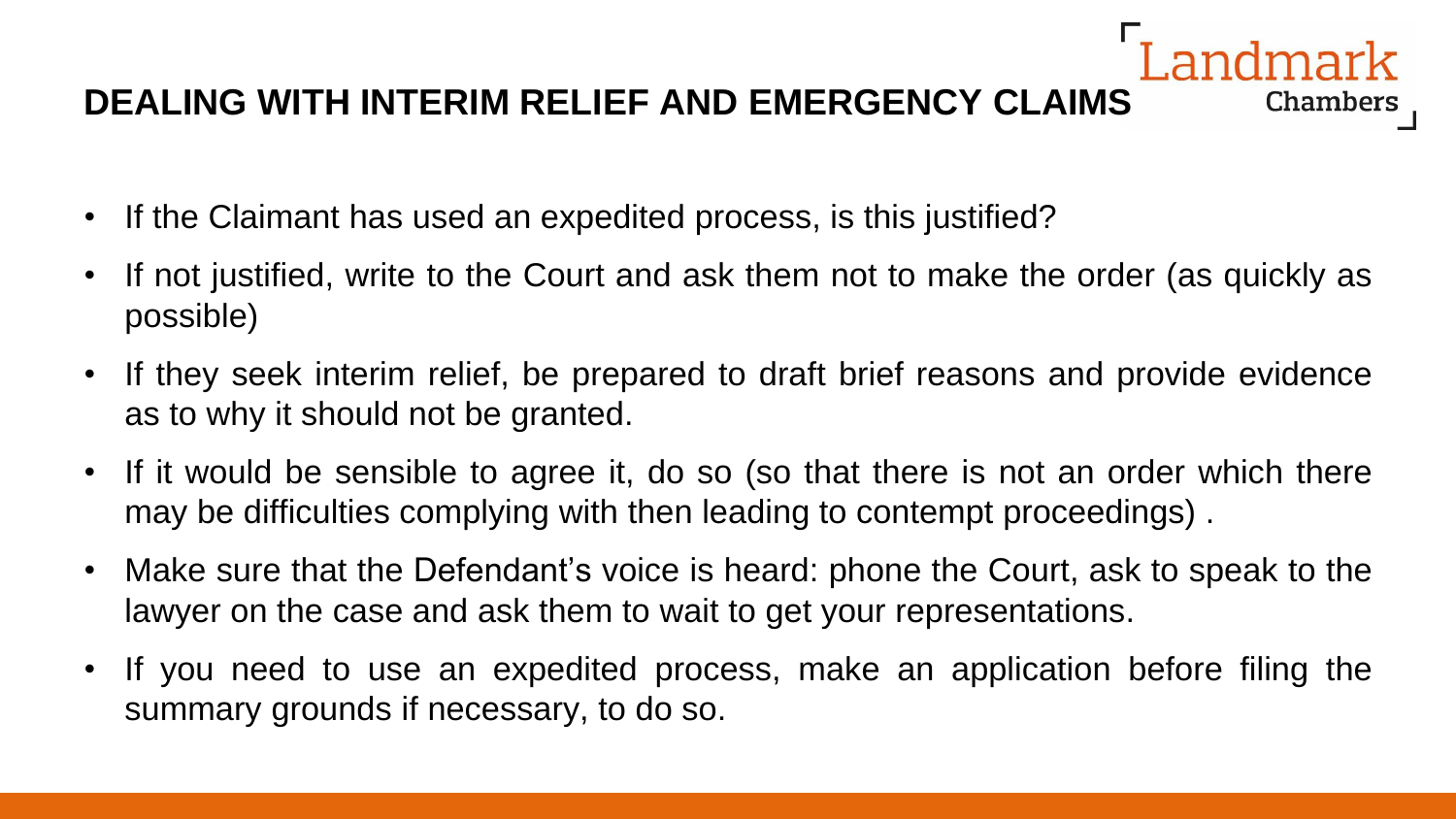## **PERMISSION STAGE – General Points**

- Should permission be conceded?
- Should there be a rolled up hearing (advantages and disadvantages: advantage one hearing rather than two: expeditious. Disadvantage: have to prepare for a full hearing , often quickly).

ndmark

- Is there a knock out blow?
- If oral hearing make sure skeleton filed at least seven days in advance (honoured mainly in the breach).
- Would evidence help?
- Hearing : does it need to be longer than 20 mins? Make sure agree and/or ask for longer hearing
- Using permission stage as a mini final hearing (can be advantageous for Defendant).
- What is arguable varies from judge to judge: from "This is not silly" to "The claim has good merits"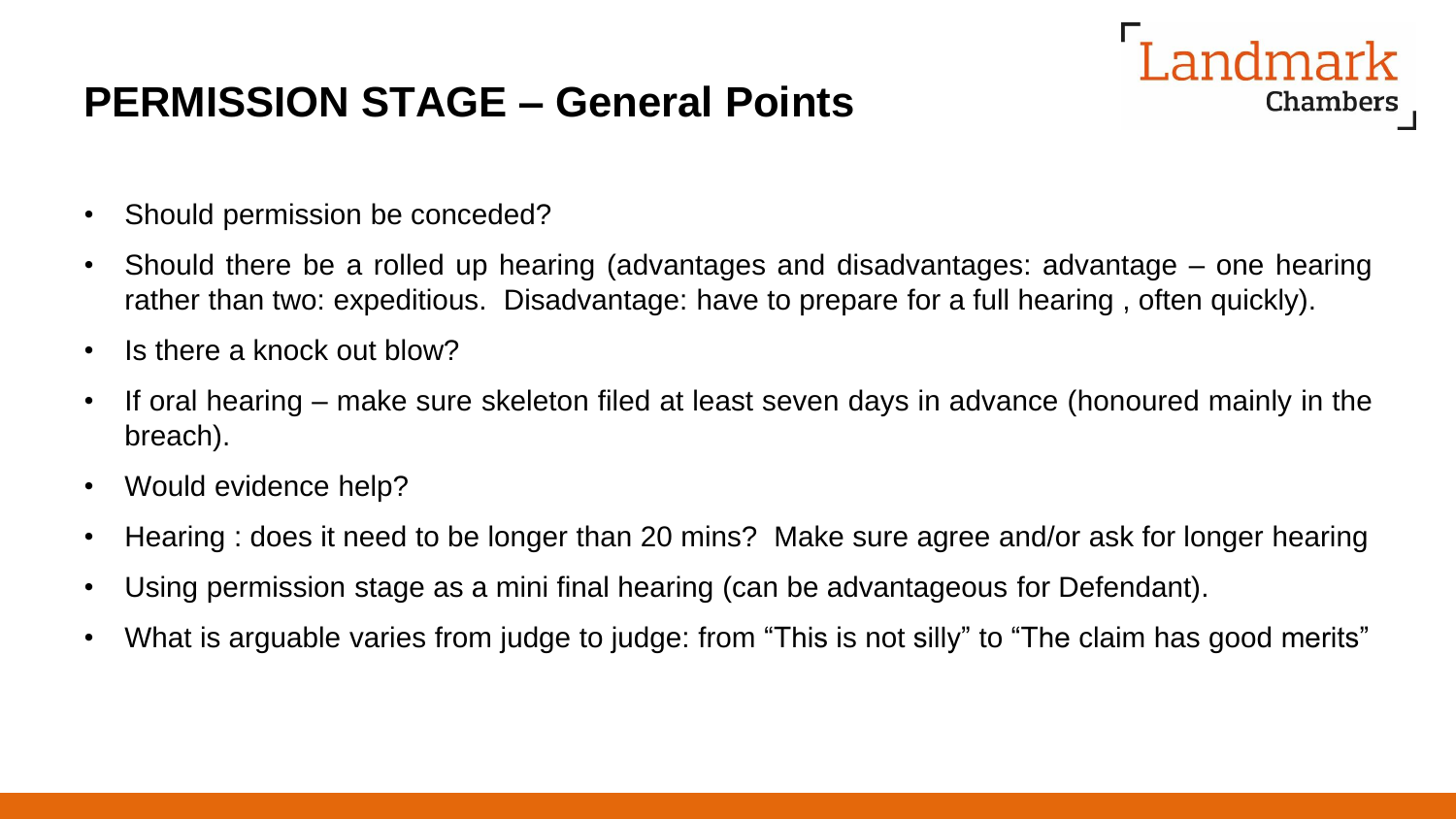## **IF PERMISSION IS GRANTED**



# • STOP AND THINK

- (a) How much will this cost?
- (b) Can I do anything to resolve this outside court?
- (c) Should we now concede?
- (d) What are the cost implications of conceding?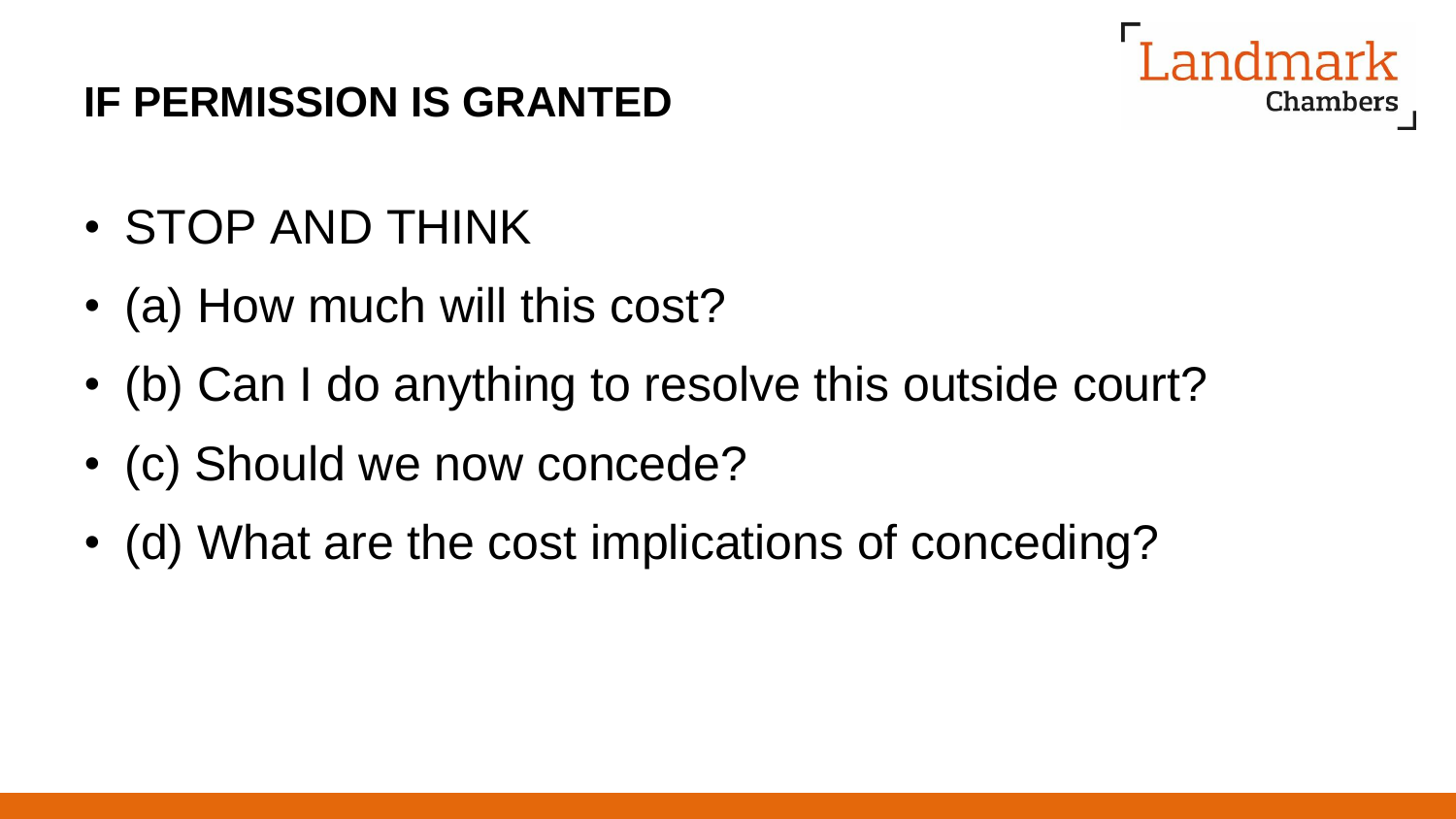## **DETAILED GROUNDS AND EVIDENCE**

- 35 days from grant of permission
- Evidence is crucial in judicial review: make sure that you get it.
- Defendant's evidence will be preferred to Claimant's evidence if there is a dispute of fact (unless application for cross examination is made)

ndmark

- Create a table to cross reference their grounds and evidence, so that you can make sure you answer the points that they make.
- Start work on the evidence the day you get the permission order.
- Check and recheck the relevant documentation
- Consider again the duty of candour.
- The evidence ideally needs to be ready before the DGs can be drafted: factor this into your instructions to counsel.
- If time, con with counsel to consider merits before or just after filing DGs.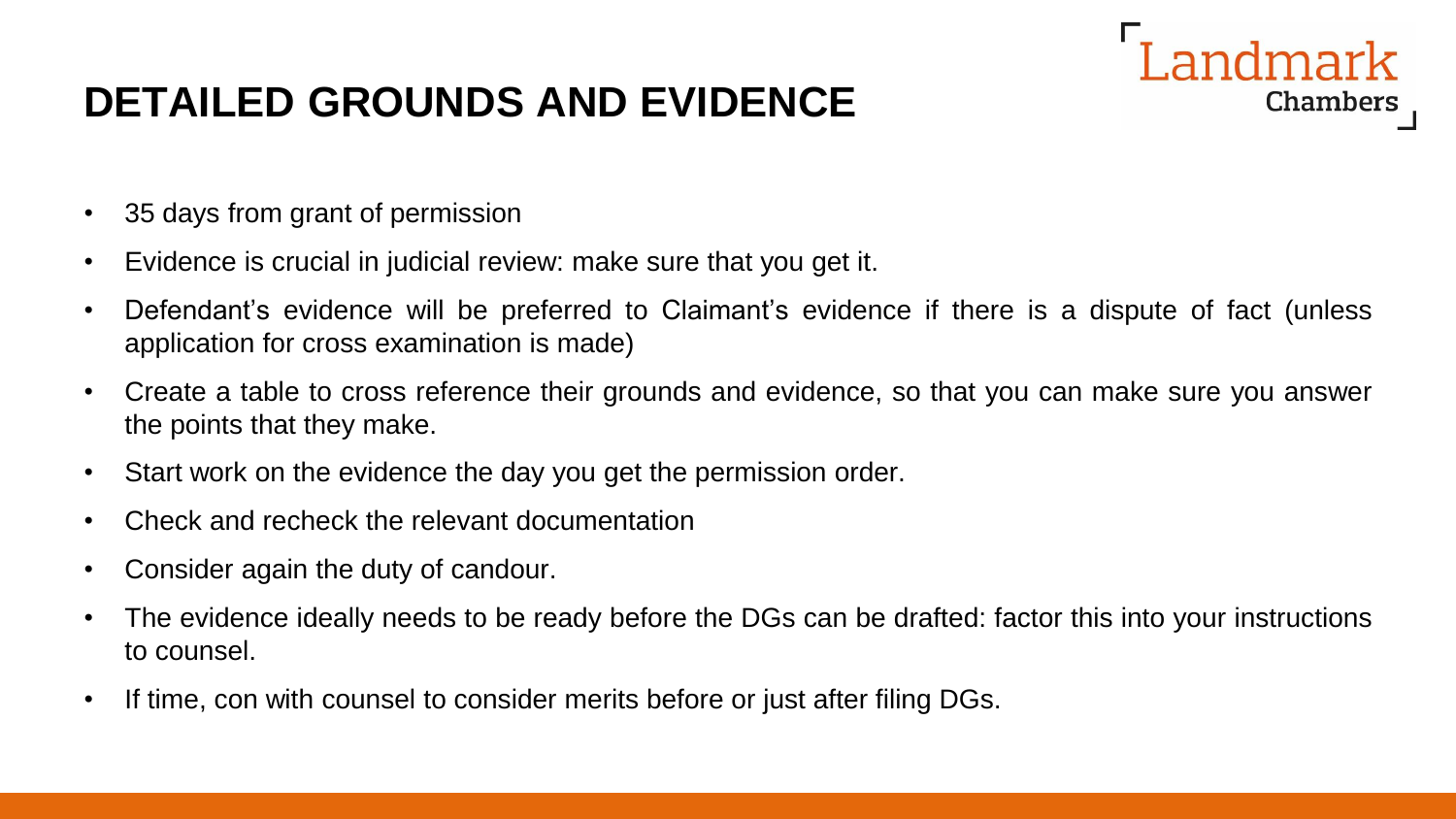

## **THE HEARING**

- Who should be there?
- Getting instructions on the day (there is always a question asked which noone knows the answer to).
- Filing skeleton in time.
- Late evidence.
- Short, sharp submissions
- Get to the point.
- Remember the ball is often in your court: JR is often for the Defendant to lose, rather than the Claimant to win.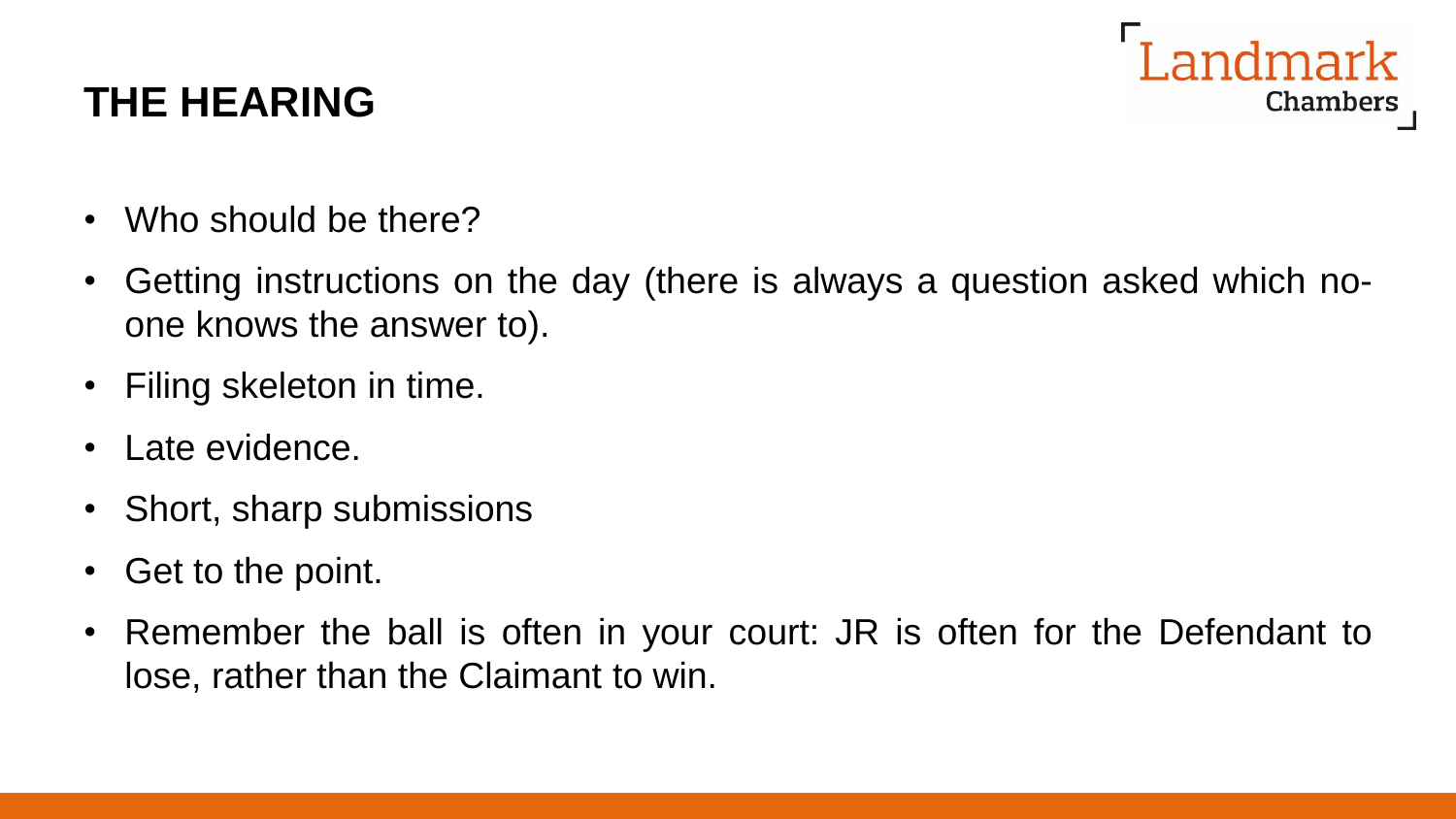## **THE HEARING**

• Just as it is important to approach things from the perspective of the judge, so too it may be critical to approach it from the perspective of the other party, claimant or defendant.

andmark

- If you have not understood their case, your response to it will be superficial:
	- Claimants may see only the adverse effect on them, without really understanding why the decision was made
	- Defendants may fail to appreciate what it is in the claimant's case which will attract the judge's sympathy
- NB Critical benefit of experiencing acting for both sides in judicial review.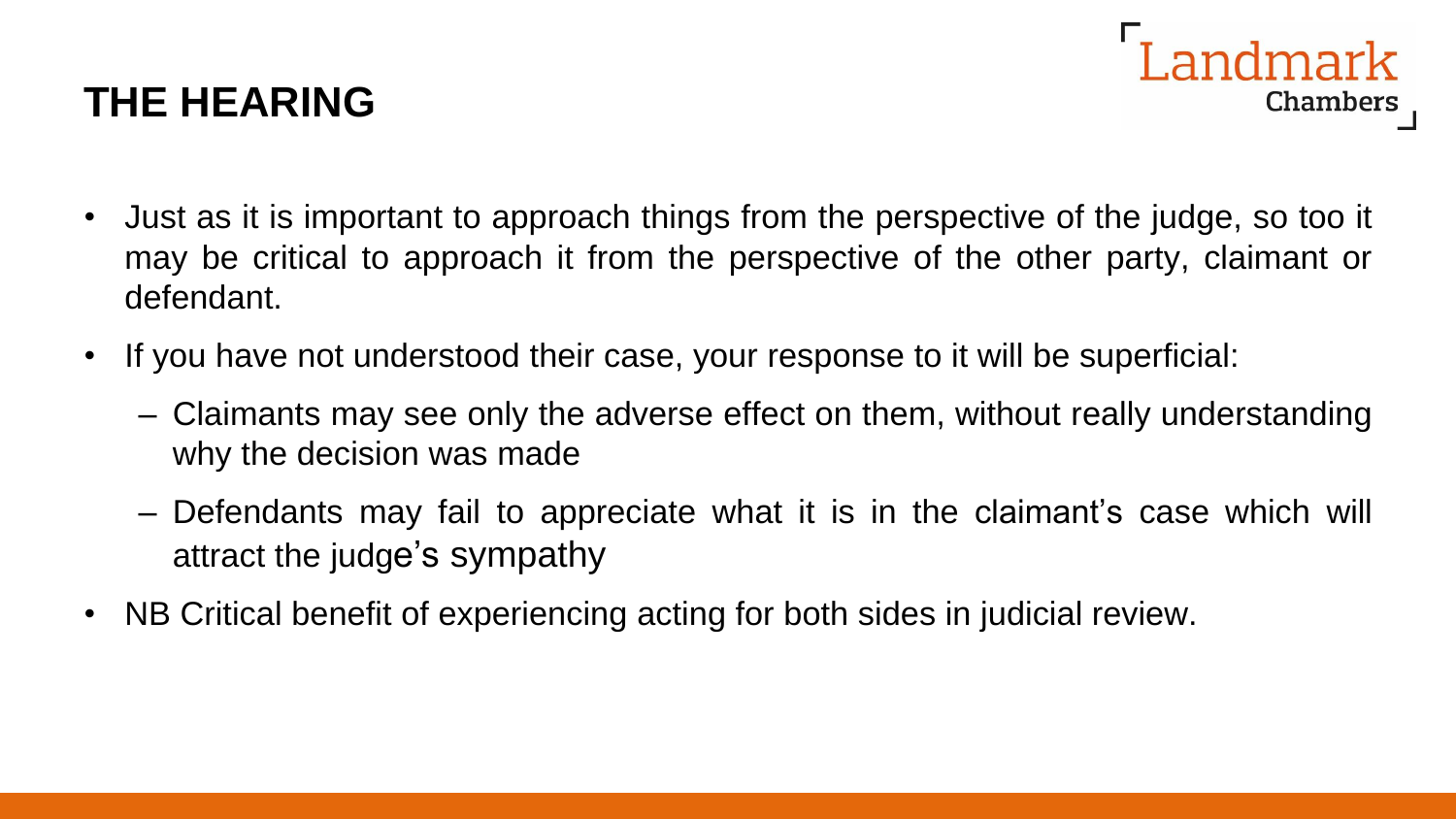

## **AFTER THE HEARING**

- Should you appeal?
- What will this cost?
- Could it make the situation worse?
- How could it make it better?
- Is there a point of principle?
- What happens in the meantime (given how long appeals can take).